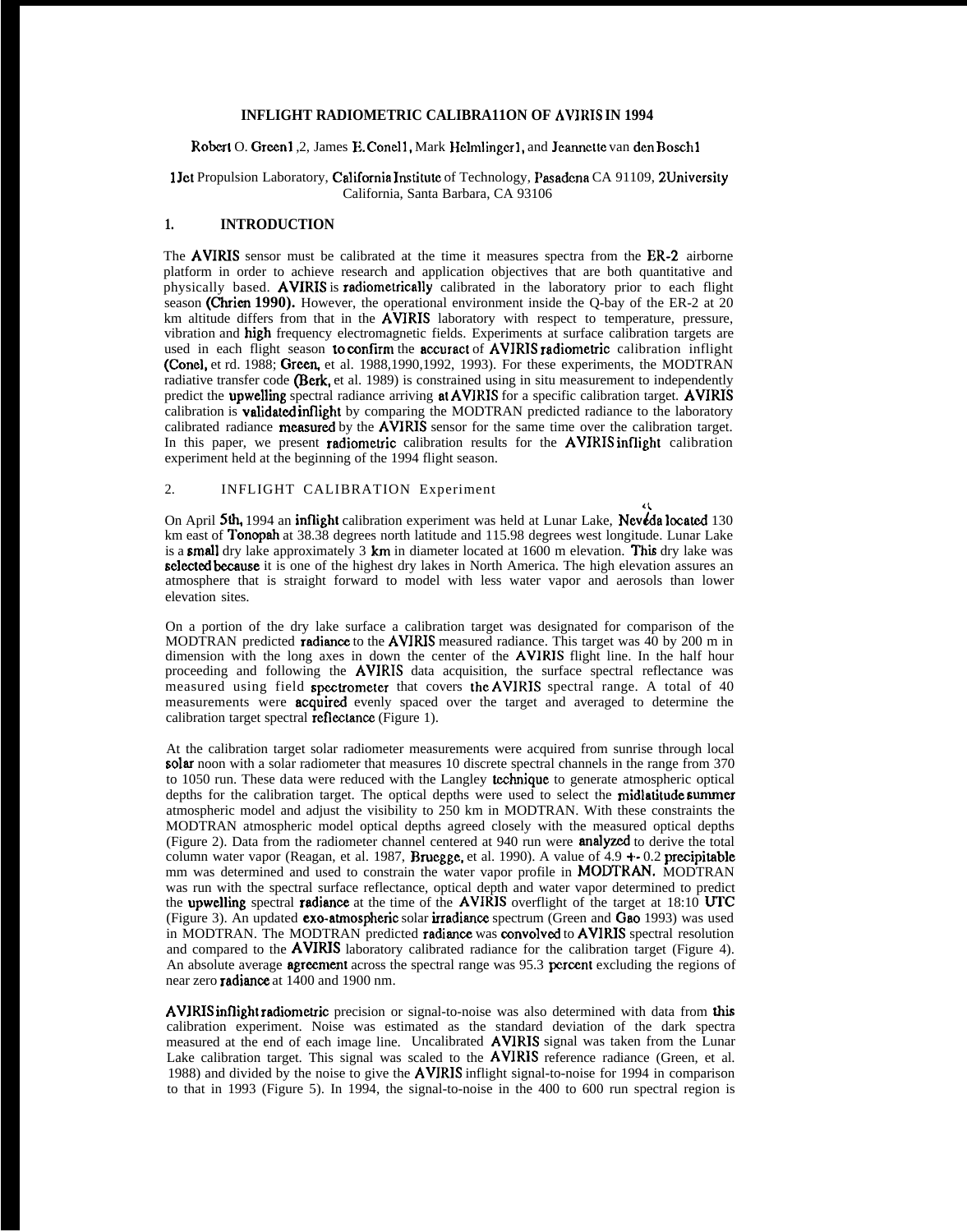shown to be significantly improved duc to the installation of a new focal plane in the first spectrometer. AVIRIS continues to show exceptionally high signal-to-noise performance inflight "across the spectral range. This performance is expected to further improve with installation of ncw focal planes for the 1995 flight season.

## 3. RADIOMETRIC CALIBRATION ERROR DISCUSSION

The residual 4.7 percent disagreement in radiometric calibration shown between the AVIRIS laboratory calibrated radiance and **MODTRAN** predicted radiance for the calibration target is attributed to several sources: 1) AVIRIS laboratory standard and calibration procedure errors, 2) errors in the in situ measurements and data reduction and, 3) imprecision in the MODTRAN model and calculation of upwclling spectral radiance.

#### 4. CONCLUSION

.

The inflight calibration experiment at Lunar Lake, Nevada on April 5, 1994 shows 95.3 percent agreement at the calibration target between the MODTRAN predicted radiance and AVIRIS laboratory calibrated radiance. The 1994 inflight signal-to-noise is shown to equal the 1993 performance over most of the **spectral** range and improved between 400 **and** 600 rum The **AVIRIS** sensor continues to demonstrate high inflight *radiometric* calibration accuracy and precision across the spectral range. This level of radiometric performance is required to achieve the physically based objectives of research and application with AVIRIS measured spectra. Work is ongoing to continue to improve the **radiometric** calibration accuracy and precision of **AVIRIS.** 

## s. **ACKNOWLEDGMENTS <**

This research was carried out at the Jet Propulsion Laboratory, California Institute of technology, under contract with the National Aeronautics and Space Administration,

#### 6. REFERENCES

Berk, a., L. S. Bernstein, and D.C. Robertson, "MODTRAN: A moderate resolution model for LOWTRAN 7", Final report, GL-TR-0122, AFGL, Hanscomb APB, MA, 42 pp., 1989

Bruegge, C.J., J.E.Concl, J.S. Margolis, R. O.Green, G. Toon, V. Carrere, R.G. Holm, and G. Hoover, In-situ atmospheric water-vapor retrieval in supporl of AVIRIS validation, **SPIE Vol.** 1298, Imaging spectroscopy of the terrestrial environment 1990.

Chricn,T.G., R.O.Green, and M.Eastwood, Laboratory spectral and radiometric calibration of the Airborne Visible/Infrared Imaging Spectrometer (AVIRIS), SPIE Vol. 1298, Imaging spectroscopy of the terrestrial environment 1990.

Concl, J.E., R.O.Green, R.E. Alley, C.]. Bruegge, V, Carrcrc, J.S. Margolis, G. Vane, T.G. Chrien, P.N. Slater, S.F. Biggar, P.M. Teillet, R.D, Jackson and M.S, Moran, In-flight radiometric calibration of the Airborne Visible/Infrared Imaging Spectrometer (AVIRIS), SPIE Vol. 924, Recent Advance in sensors, radiometry and data processing for remote sensing, 1988.

Green, R.O., G. Vane, and J.E.Conel, Determination of aspects of the in-flight spectral, radiometric, spatial and signrd-to-noise performance of the Airborne Visible/Infrared Imaging Spectrometer over Mountain Pass, Ca., in Proceeding of the Airborne Visible/Infrared Imaging Spectrometer (AVIRIS) Performance Evaluation Workshop, JPL Pub. 88-38,162-184,1988.

Green, R.O., J.E. Conel, V. Carrere, C.J. Bruegge, J.S. Margolis, M.Rast, and G, Hoover, "Inflight validation and Calibration of the Spectral and Radiomctric Characteristics of the airborne visiblcfinfrarcd imaging spectrometer (AVIRIS), " Proc. SPIE Conference on Aerospace Sensing, Imaging Spectroscopy of the Terrestrial Environment, Orlando, Florida, 16-20 April, 1990.

Green, R. O., J. E. Cone], C. J., Bruegge, J. S. Margolis, V. Carrere, G. Vane and G. Hoover, "Inflight Calibration of the Spectral and Radiometric Characteristics of AVIRIS in 1991 ",-Proc. Third<br>Annual Airborne Geoscience Workshop, JPL Publication 92-14, 1992a Annual Airborne Geoscience Workshop, JPL Publication 92-14, 1992a

Green, Robert O. and Bo-Cai Gao, "A proposed Update to the Solar Irradiance Spectrum Used in LOWTRAN and MODTRAN", Proc. Fourth JPL Airborne Geoscience Workshop, in press, 1993.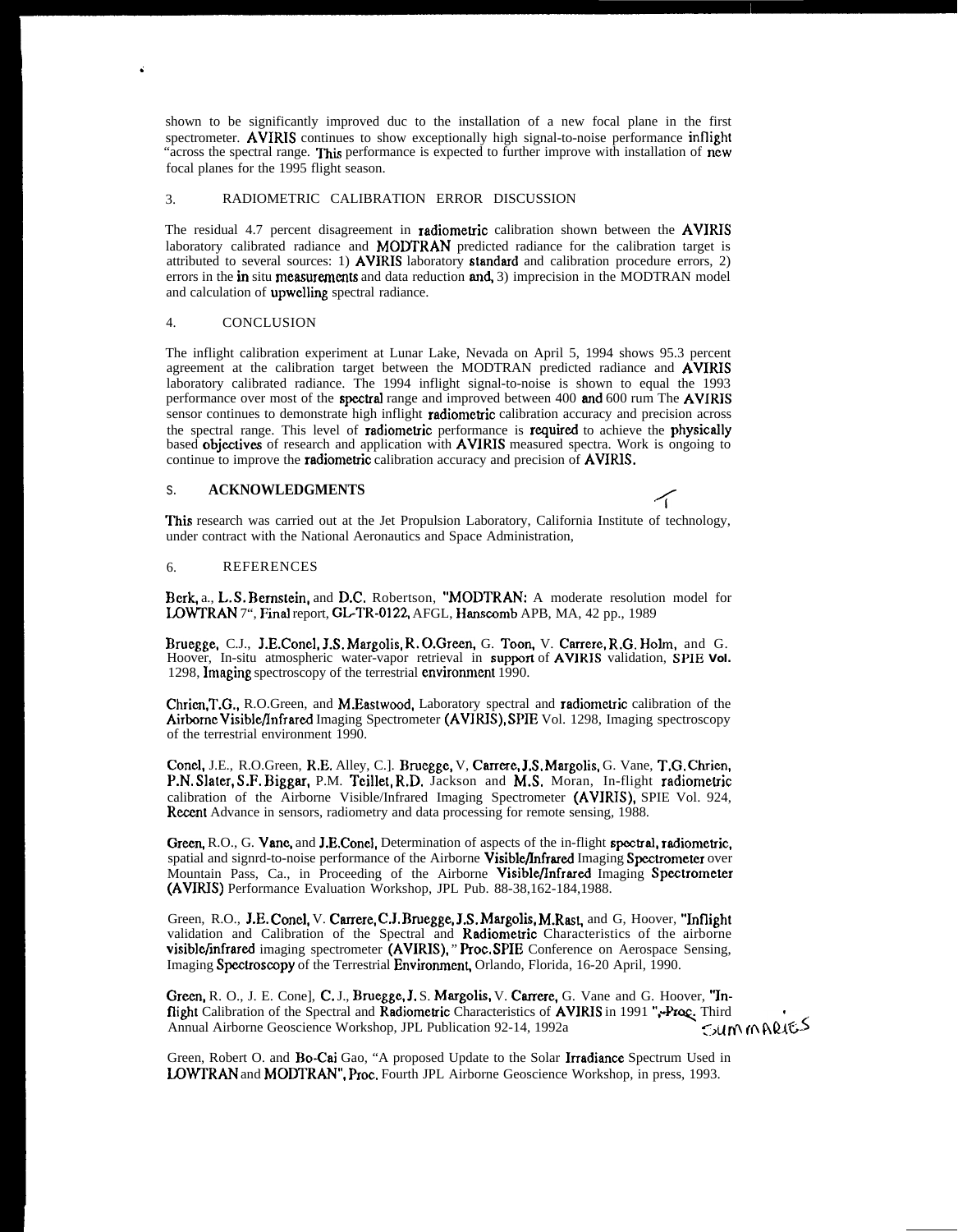Reagan, J. A., K. Thomc, B. Herman, and R. Gall, Water vapor measurements in the 0.94 micron absorption band: calibration, measurements and data applications, Proc. lGARSS, Ann Arbor, 18- 21 May 1987.

7. FIGURES

.

Figure 1. Average calibration target spectral reflectance +- 1 standard deviation.

Figure 2. Measured discrete optical depths with the MODTRAN spectral optical depths for the calibration experiment atmosphere.

Figure 3. MODTRAN predicted radiance for the calibration target at the time of AVIRIS over flight.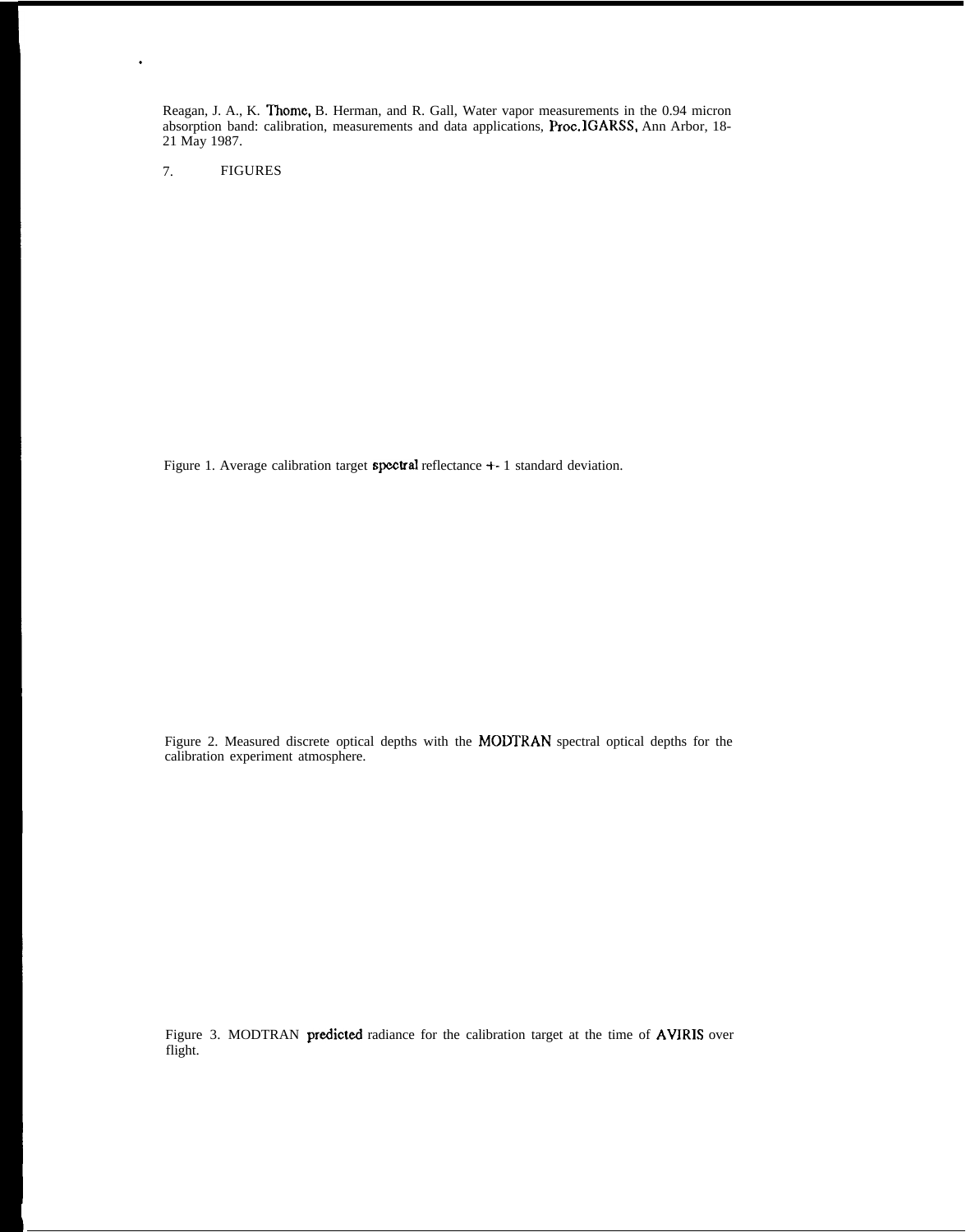Figure 4. Comparison of the MODTRAN predicted radiance and AVIRIS laboratory calibrated radiance for the Lunar Lake calibration target at 18:10 UTC on April 5, 1994.

Figure 5. **AVIRIS inflight** signal-to-noise in 1994 in comparison to 1993 at **AVIRIS reference** radiance.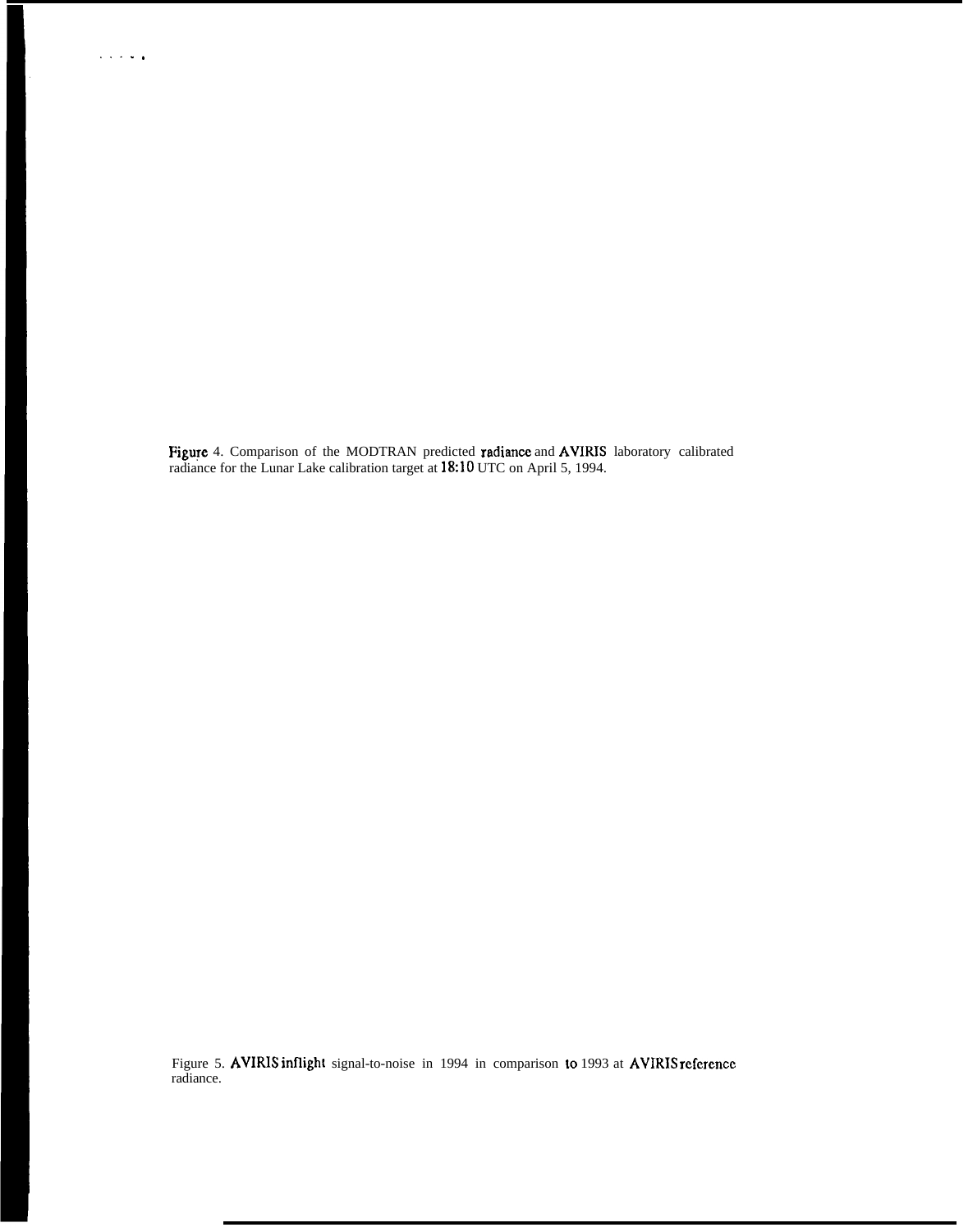## Calibration Target Reflectance Lunar Lake, CA 940405



À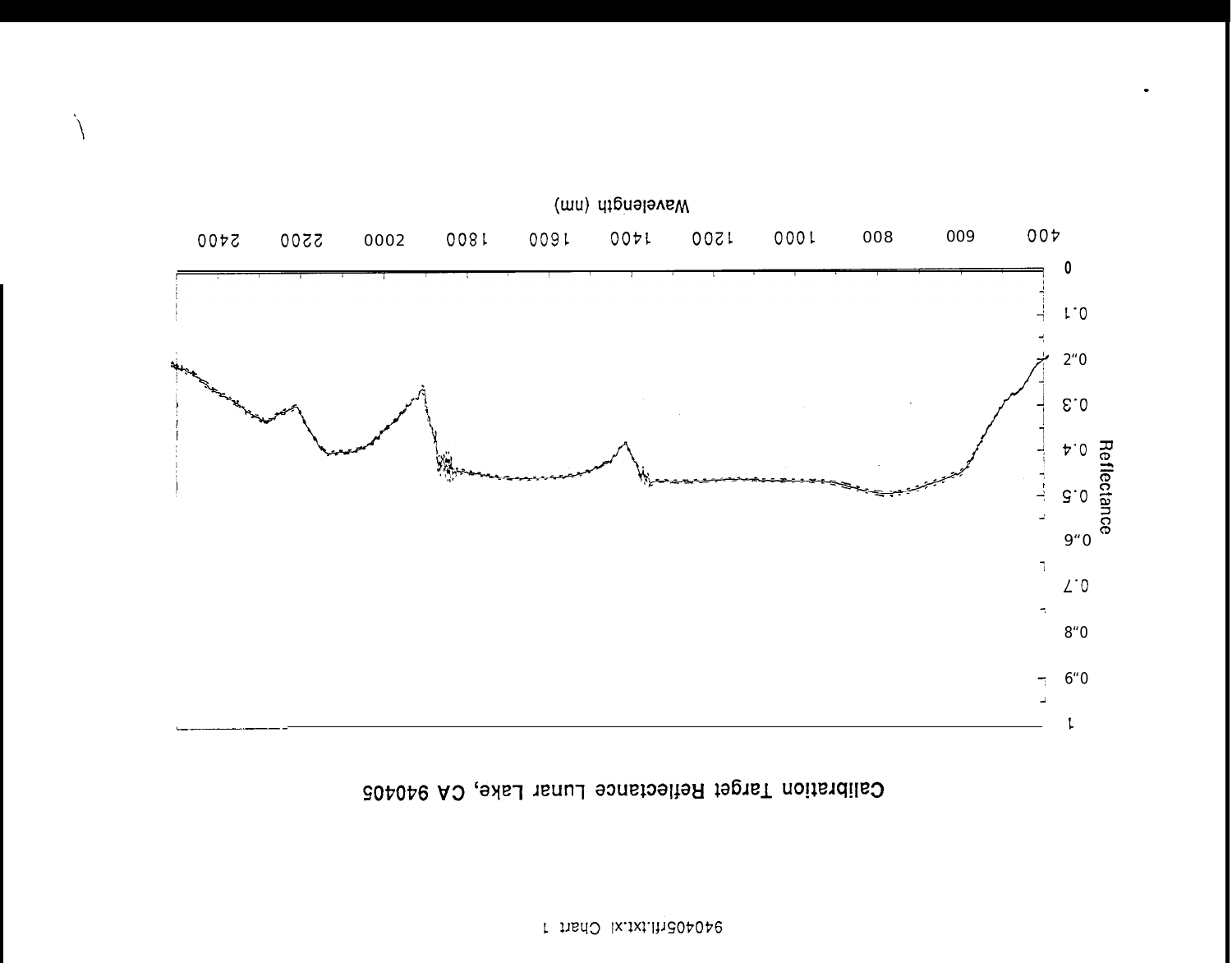

 $\omega_{\rm c} \sim 10^{-1}$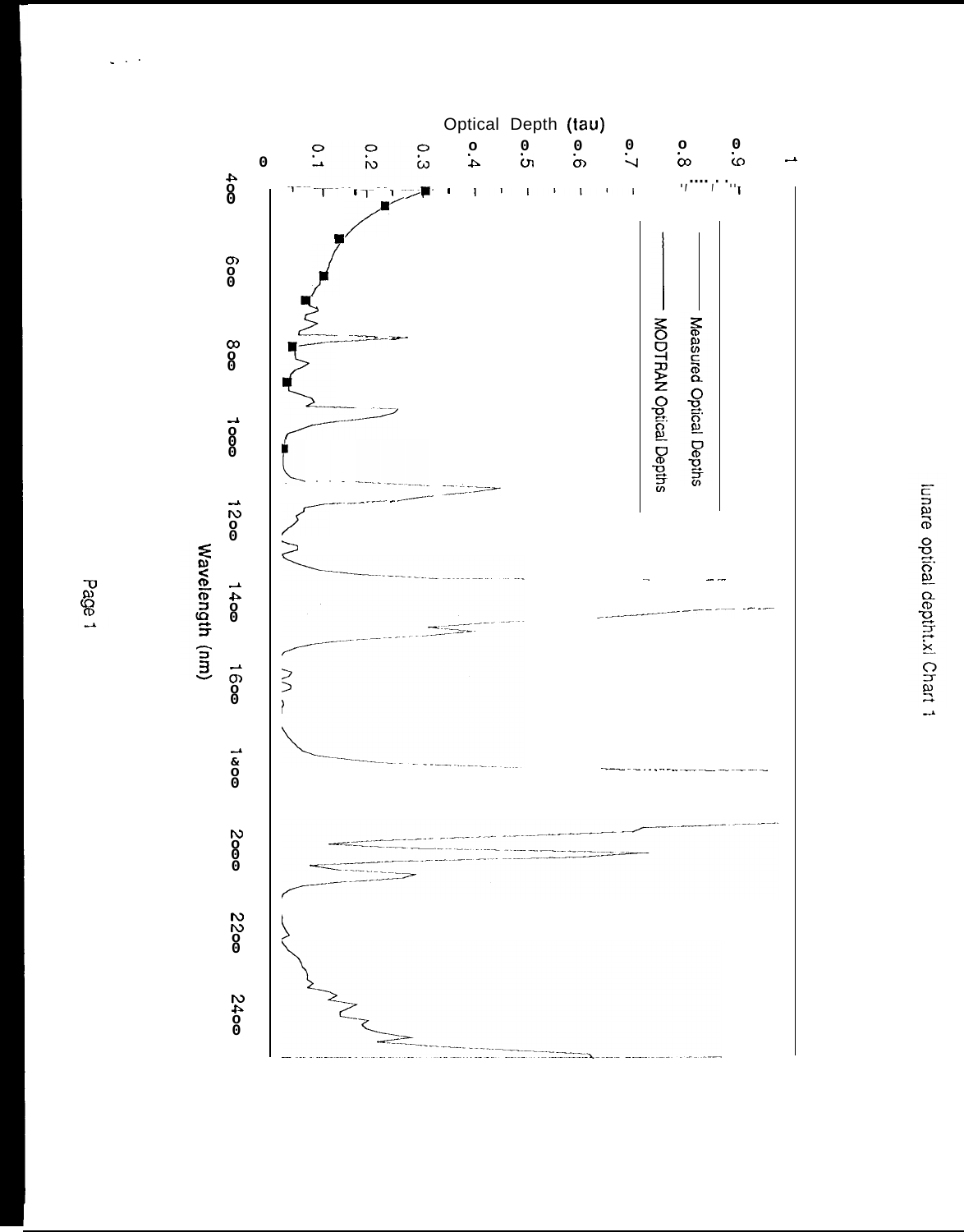



m2lun94.hgh Chart 1

 $\mathbf{v} = \mathbf{v}$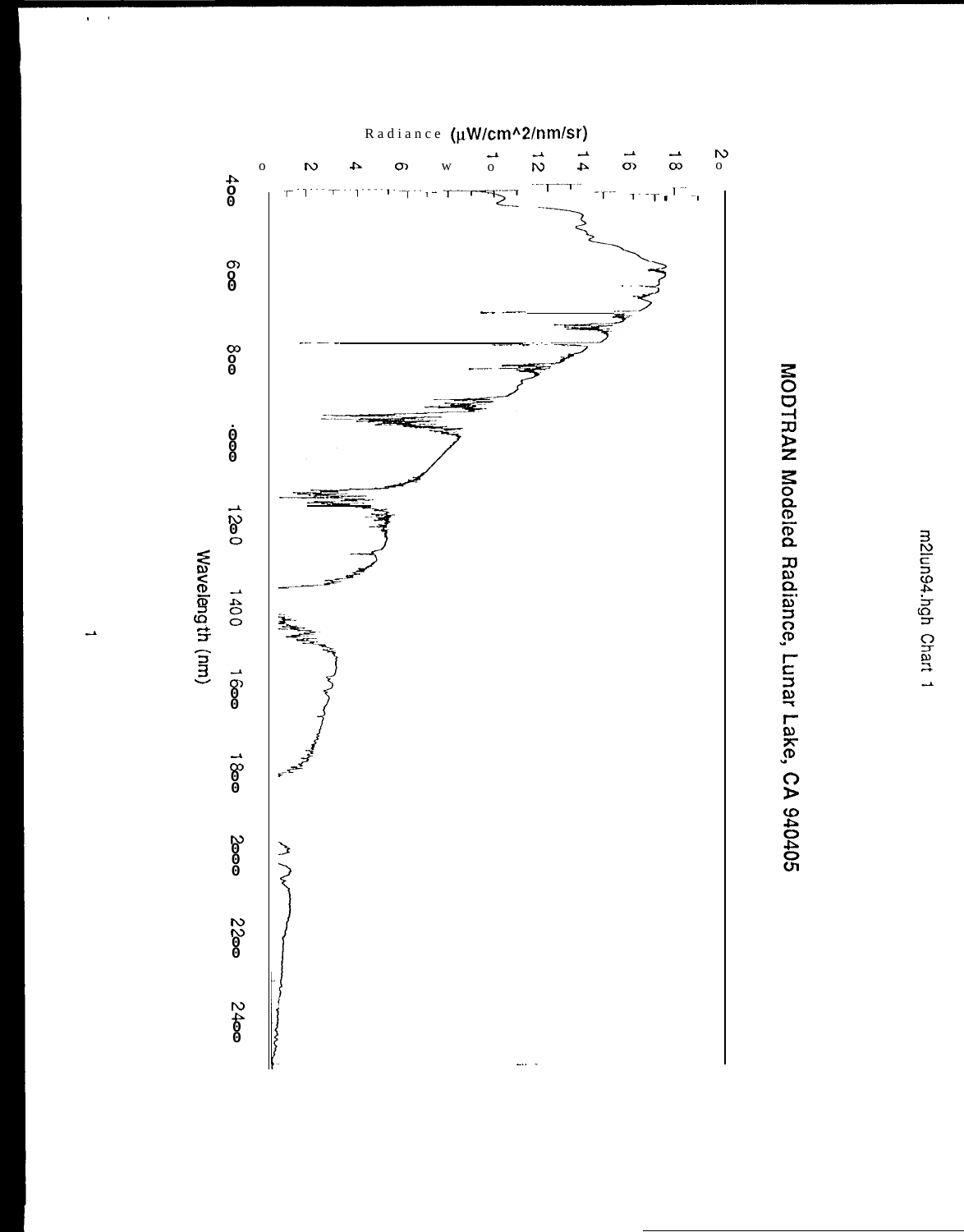